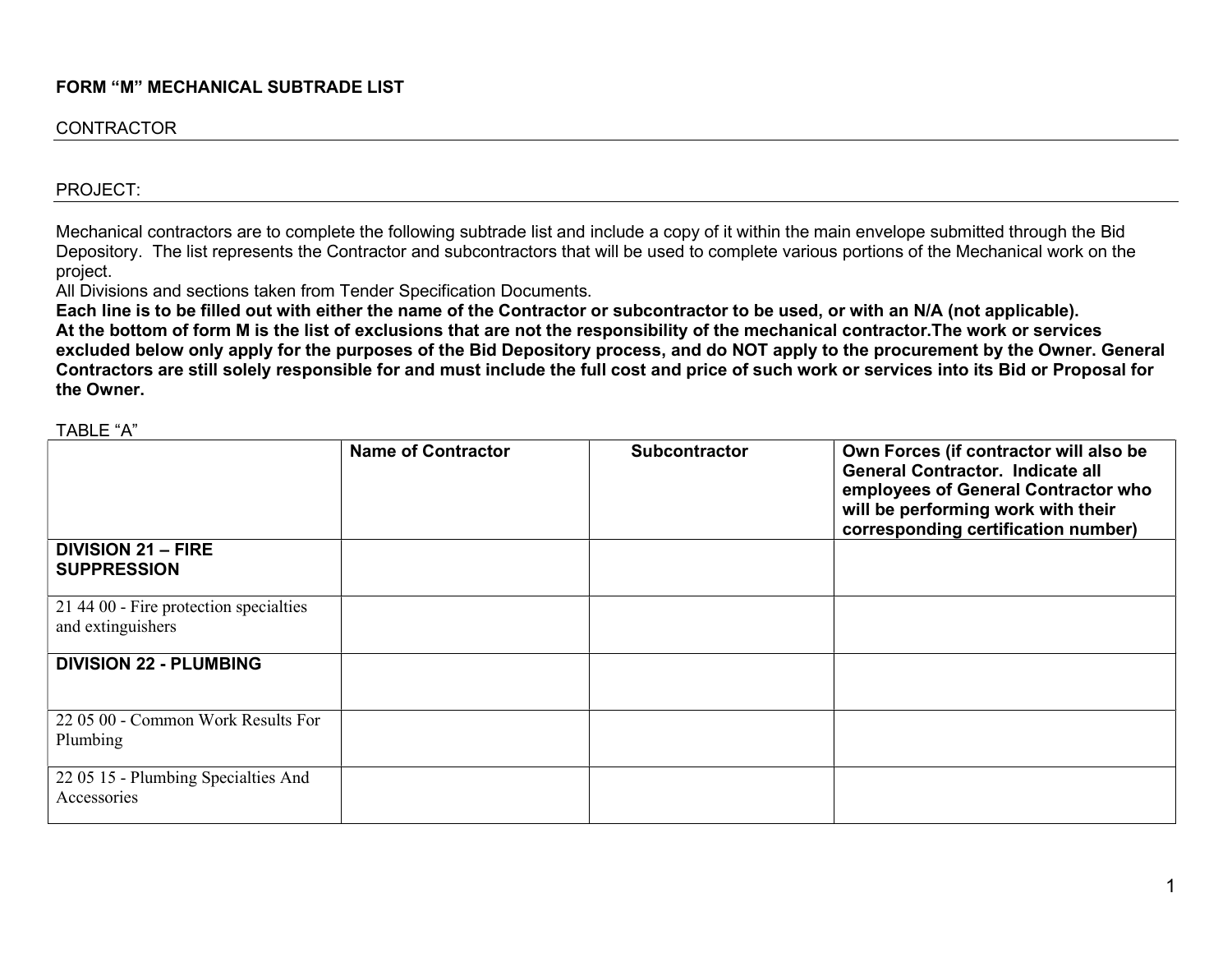| 22 10 10 - Plumbing Pumps                                                                 |  |  |
|-------------------------------------------------------------------------------------------|--|--|
| 22 11 16 - Domestic Water Piping                                                          |  |  |
|                                                                                           |  |  |
| 22 13 16.16 - Sanitary Waste And Vent<br>Piping - Plastic                                 |  |  |
| 22 15 00 - General Service Compressed<br>Air Systems                                      |  |  |
| 22 33 00 - Domestic Water Heaters                                                         |  |  |
| 22 42 13 - Commercial Water Closets,<br>Urinals, And Bidets                               |  |  |
| 22 42 16 - Commercial Lavatories And<br><b>Sinks</b>                                      |  |  |
| 22 42 19 - Commercial Bathtubs And<br>Showers                                             |  |  |
| <b>DIVISION 23 - HEATING,</b><br><b>VENTILATION AND AIR</b><br><b>CONDITIONING (HVAC)</b> |  |  |
| 23 05 00 - Common Work Results For<br><b>HVAC</b>                                         |  |  |
| 23 05 13 - Common Motor<br>Requirements For HVAC Equipment                                |  |  |
| 23 05 15 - Common Installation<br>Requirements For HVAC Pipework                          |  |  |
| 23 05 19 - Meters And Gauges For<br><b>HVAC Piping</b>                                    |  |  |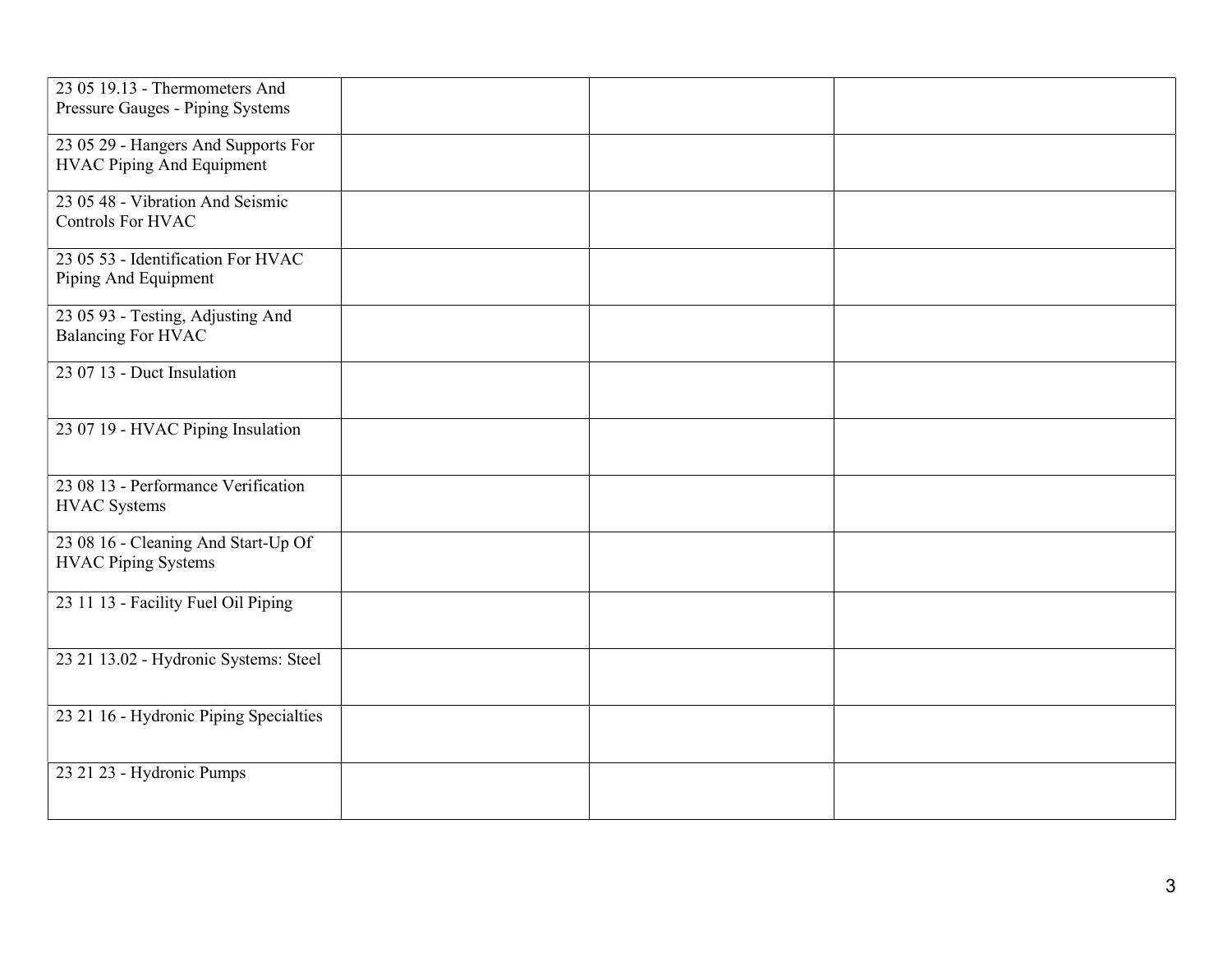| 23 25 00 - HVAC Water Treatment                      |  |  |
|------------------------------------------------------|--|--|
| 23 31 13.01 - Metal Ducts: Low<br>Pressure To 500 Pa |  |  |
| 23 33 00 - Air Duct Accessories                      |  |  |
| 23 33 14 - Dampers: Balancing                        |  |  |
| 23 33 15 - Dampers: Operating                        |  |  |
| 23 33 16 - Dampers: Fire And Smoke                   |  |  |
| 23 33 46 - Flexible Ducts                            |  |  |
| 23 34 00 - HVAC Fans                                 |  |  |
| 23 35 16 - Engine Exhaust Systems                    |  |  |
| 23 37 13 - Diffusers, Registers And<br>Grilles       |  |  |
| 23 37 20 - Louvres, Intakes And Vents                |  |  |
| 23 51 00 - Breeching, Chimneys And<br><b>Stacks</b>  |  |  |
| 23 52 00 - Heating Boilers                           |  |  |
| 23 57 00 - Heat Exchangers For HVAC                  |  |  |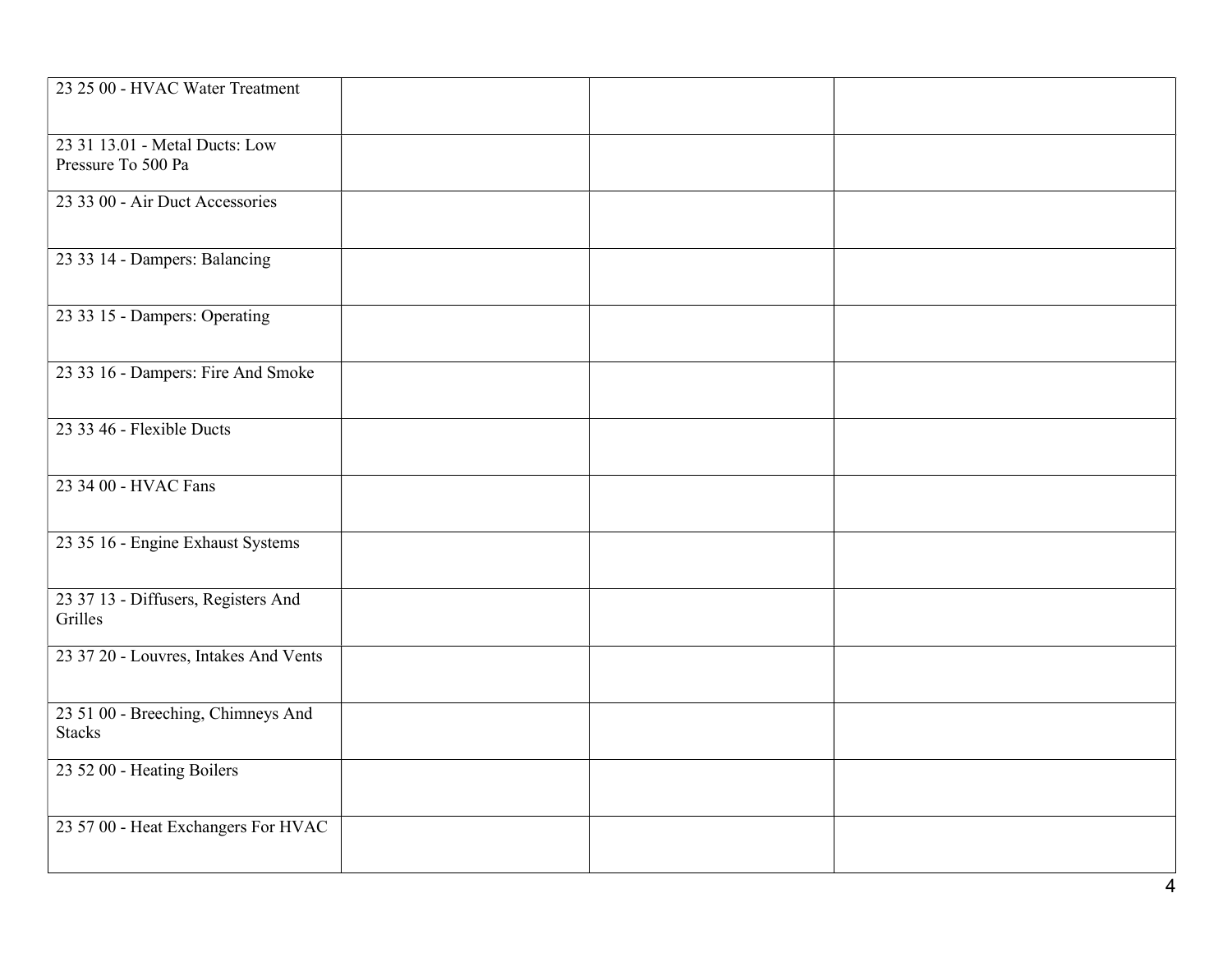| 23 72 00 - Air-To-Air Energy Recovery<br>Equipment                      |  |  |
|-------------------------------------------------------------------------|--|--|
| 23 82 36 - Finned Tube Radiation<br>Heaters                             |  |  |
| 23 82 39 - Unit Heaters                                                 |  |  |
| 23 83 00 - Hydronic Radiant Heating<br>Units                            |  |  |
| <b>DIVISION 25 - INTEGRATED</b><br><b>AUTOMATION</b>                    |  |  |
| 25 01 11 - EMCS: Start-Up,<br>Verification And Commissioning            |  |  |
| 25 01 12 - EMCS: Training                                               |  |  |
| 25 05 01 - EMCS: General<br>Requirements                                |  |  |
| 25 05 02 - EMCS Submittals and<br><b>Review Process</b>                 |  |  |
| 25 05 03 - EMCS : Project Record<br>Documents                           |  |  |
| 25 05 54 - EMCS: Identification                                         |  |  |
| 25 05 60 - EMCS: Field Installation                                     |  |  |
| 25 10 02 - EMCS: Operator Work<br>Station (Ows)                         |  |  |
| 25 30 01 - EMCS: Building Controllers<br>25 30 02 - EMCS: Field Control |  |  |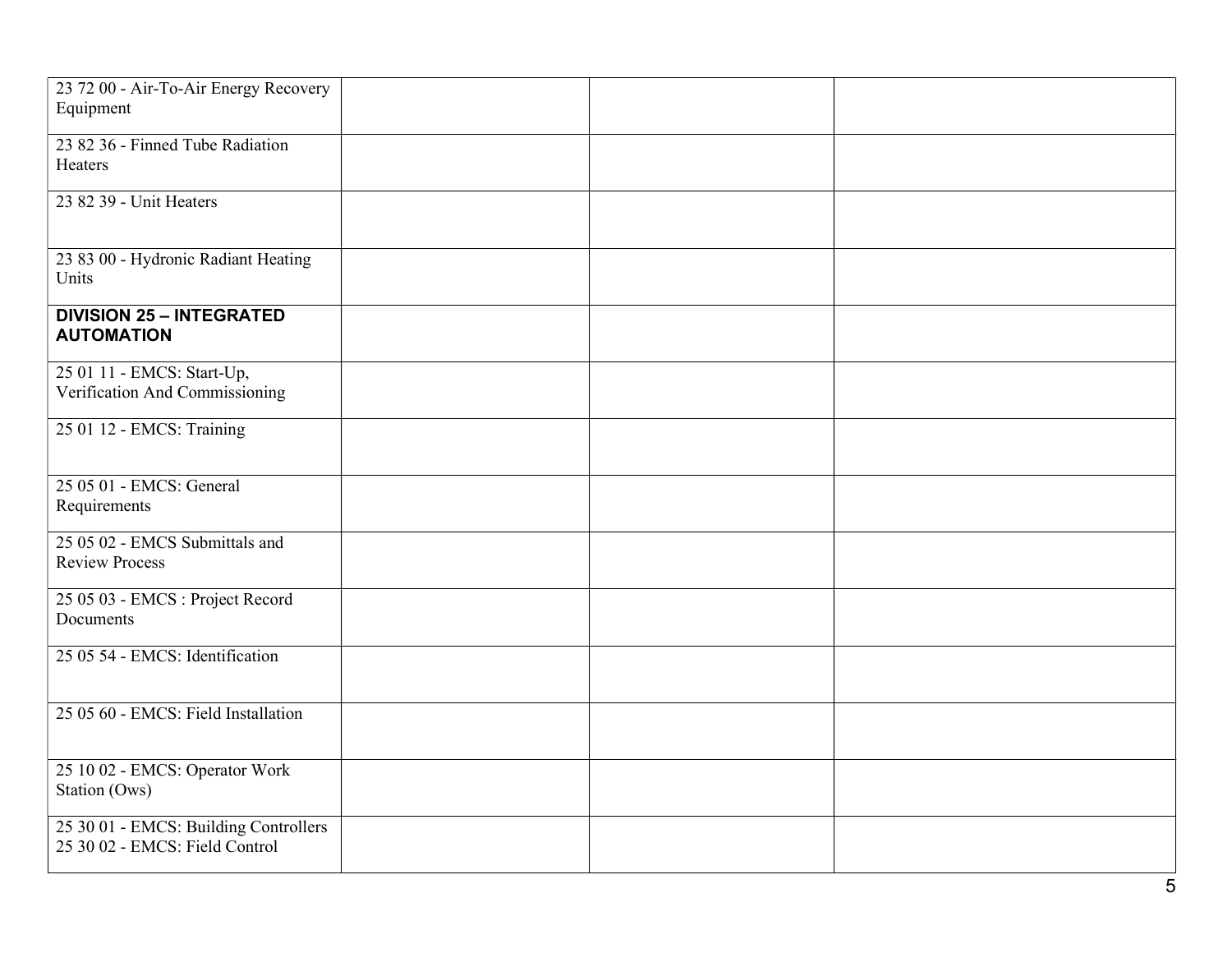| Devices                                     |  |  |
|---------------------------------------------|--|--|
|                                             |  |  |
| $\vert$ 25 90 01 - EMCS: Site Requirements, |  |  |
| Applications And Systems Sequences          |  |  |
| Of Operation                                |  |  |
| <b>Blanks for any section or</b>            |  |  |
| subsection not listed from the              |  |  |
| above.                                      |  |  |

## COMMON EXCLUSIONS FOR ALL TRADE SECTIONS AND DIVISIONS

- Temporary power, heat, water, sanitation, barriers
- heating and hoarding
- onsite first aid
- final cleaning
- initial removal of snow and ice
- fees or cash allowances for service connections unless specified in the trade section
- on site security, if specified
- testing unless specified in the trade section
- provision of gridlines and bench marks on each level
- repairsto damagebyothersaftercompletion andacceptanceofthework
- temporary lighting unless specifically detailed on the electrical drawings that are part of the Bid for Division 2 work
- provision of garbage/refuse/recyclable containers and their removal (including disposal fees), except the Trade Contractor shall be responsible for removal from the site of demolition materials, hazardous materials and drywall
- cost for a reasonable number of copies of all Project Documents where not provided by the Owner
- temporary dust control and/or ventilation systems required as a project specified environmental condition for the entire project. Note: where it is a requirement to meet the needs of one specific Trade Contractor and specified thus, then that Trade Contractor shall be responsible to include for the cost of this work.

# DIVISION 1–MECHANICAL(and related Sections/Divisions)

- outside service piping not shown or specified in the Division 1 plans or specifications, fittings, precast concrete and related work beyond one meter of the building, with the exception of gas line from the gas meter to the building
- excavation, compaction, backfilling, dewatering (except where required for geothermal heat pump systems)
- line voltage wiring or control (over 24 volt) unless specified in this section
- painting when specified in Section 09900 Painting